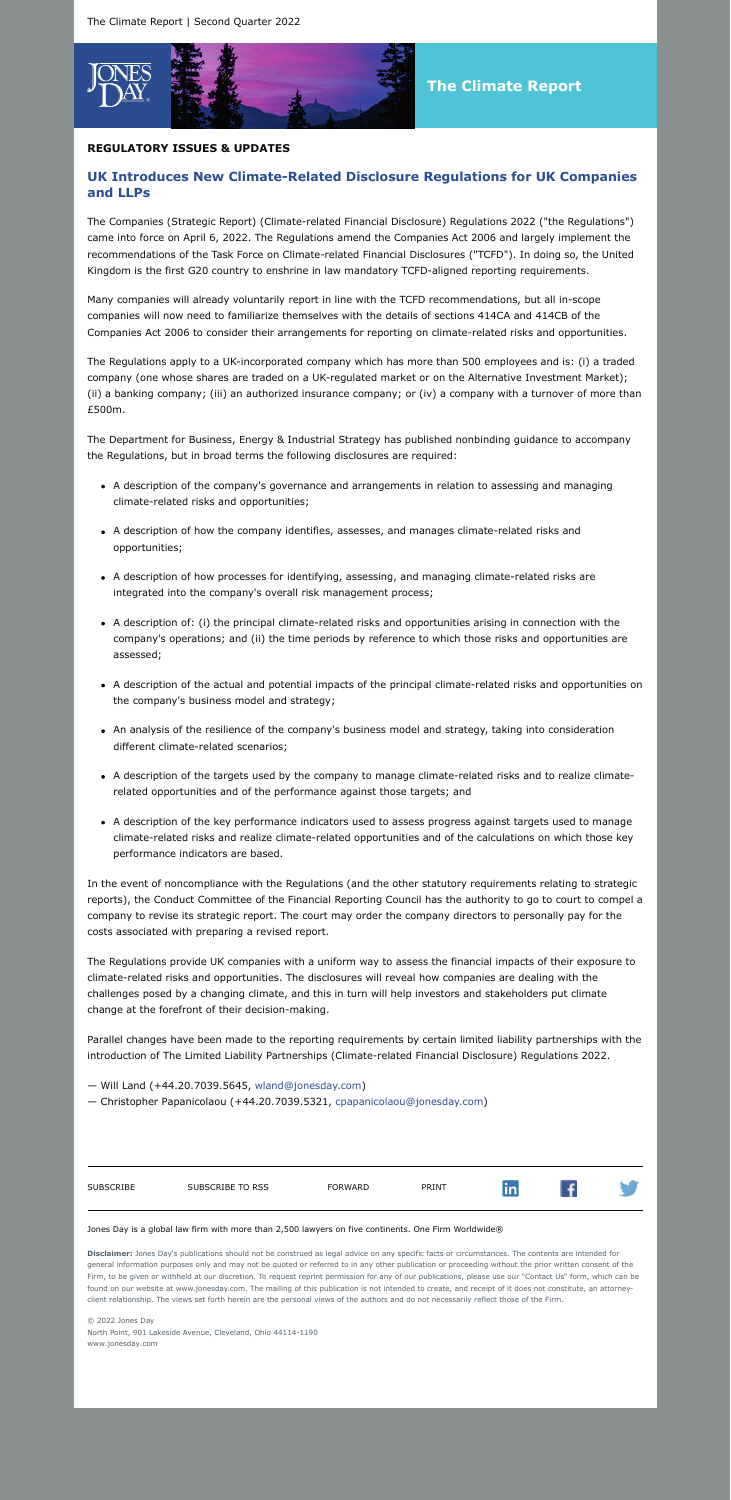

# **The Climate Report**

## **REGULATORY ISSUES & UPDATES**

# **France Regulates the Use of Carbon Neutrality Claims in Advertisements**

As part of its legislative arsenal to combat climate change, France adopted the [Climate and Resilience Law](https://www.legifrance.gouv.fr/jorf/id/JORFTEXT000043956924?ExcludePageBreak=true) on August 22, 2021 ("Climate Law"), providing for a large number of binding measures against greenhouse gas ("GHG") emissions.

Some of these measures are specifically aimed at preventing greenwashing practices. To this end, [article 12](https://www.legifrance.gouv.fr/jorf/article_jo/JORFARTI000043956989?ExcludePageBreak=true) of the Climate Law prohibits companies from claiming in an advertisement that their products or services are carbon neutral, or using any wording of equivalent meaning or scope (e.g., "zero carbon," "climate neutral," "fully offset") unless they can make available to the public the following information:

- A GHG emissions report integrating the direct and indirect emissions of their products or services;
- The process by which the GHG emissions of their products or services are: (i) avoided, (ii) reduced, or (iii) offset and the plan for GHG emissions reduction; and
- The methods for offsetting residual GHG emissions that comply with minimum standards.

In order to provide guidance for the implementation of article 12 of the Climate Law, the French government adopted a decree on April 13, 2022 ([Decree n° 2022-539](https://www.legifrance.gouv.fr/jorf/id/JORFTEXT000045570611?ExcludePageBreak=true)), which comes into force on January 1, 2023. According to this decree, companies will have to prepare a summary report containing:

In addition, a second decree (Decree nº 2022-538), also adopted on April 13, 2022, sets out the conditions under which the noncompliance with the above-mentioned requirements could be subject to administrative sanctions. According to this decree, the Ministry in charge of the environment must first send a letter to the noncompliant company, which will have one month to provide its response. Based on the response, the Ministry may then issue a formal notice requiring the company to comply with its obligations within a given period of time. If the company does not comply with the formal notice within the specified period, the Ministry shall then order the payment of an administrative fine of EUR 100,000, which may be increased to the full amount of the expenditure on the noncompliant advertisement.

- The annual GHG emissions covering the entire life cycle of the advertised products or services, prepared in accordance with the requirements of standard NF EN ISO 14067 or any other equivalent standard;
- The reduction plan for GHG emissions associated with the advertised products or services, with annual progress targets over 10 years. An updated plan covering a further 10-year period is published every five years; and
- The details of the arrangements for offsetting residual GHG emissions, specifying, for example, the nature, the description, and the cost of the offsetting projects.

This summary report shall be updated annually in order to monitor the evolution of GHG emissions in comparison with the defined reduction plan. In the event that the emissions associated with the products or services before offsetting increase between two consecutive years, the company will have to withdraw the carbon neutrality claim from its advertisements.

At a time when companies' climate commitments are at the heart of civil society's expectations, this new regulation provides a framework for the growing number of climate claims made in advertisements, with strict criteria to ensure their legitimacy and limit the risks of greenwashing.

- Armelle Sandrin-Deforge (+33.1.56.59.39.47, [asandrindeforge@jonesday.com\)](mailto:asandrindeforge@jonesday.com)
- Karim Tarantino (+33.1.56.59.38.07, [ktarantino@jonesday.com](mailto:ktarantino@jonesday.com))

in

 $\sqrt{f}$ 

#### Jones Day is a global law firm with more than 2,500 lawyers on five continents. One Firm Worldwide®

**Disclaimer:** Jones Day's publications should not be construed as legal advice on any specific facts or circumstances. The contents are intended for general information purposes only and may not be quoted or referred to in any other publication or proceeding without the prior written consent of the Firm, to be given or withheld at our discretion. To request reprint permission for any of our publications, please use our "Contact Us" form, which can be found on our website at www.jonesday.com. The mailing of this publication is not intended to create, and receipt of it does not constitute, an attorneyclient relationship. The views set forth herein are the personal views of the authors and do not necessarily reflect those of the Firm.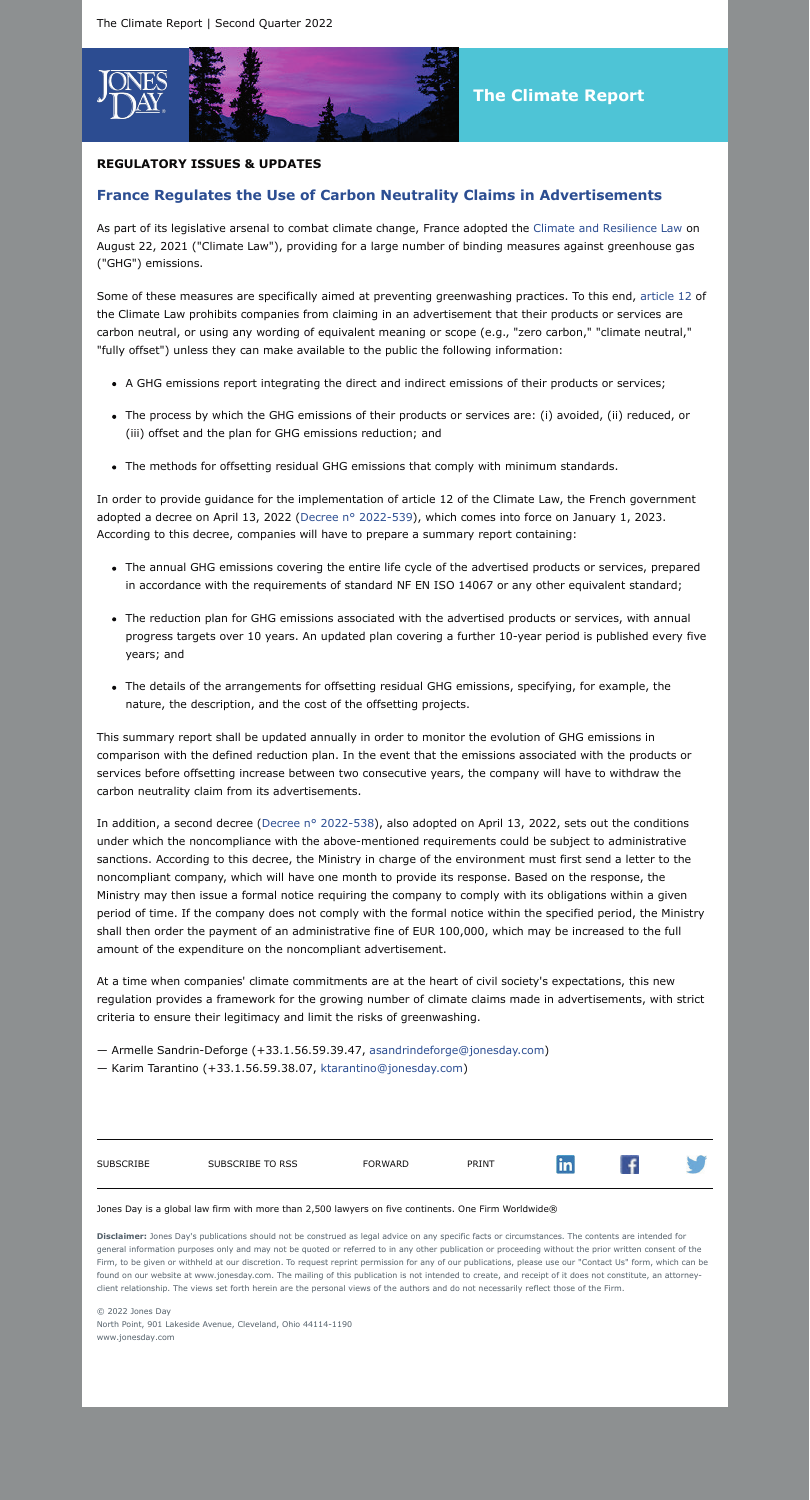

### **REGULATORY ISSUES & UPDATES**

# **EU Commission Proposes Two New Regulations to Tighten Control on Highly Potent Greenhouse Gases**

On April 5, 2022, the EU Commission proposed two new regulations to restrict the emission and use of highly potent greenhouse gases, which heavily contribute to global warming, in order to limit global temperature rise and the objectives of the Paris Agreement and the Montreal Protocol to the Vienna Convention for the protection of the ozone layer.

The [first proposal](https://ec.europa.eu/clima/system/files/2022-04/ods_proposal_en.pdf?ExcludePageBreak=true) would replace Regulation (EC) No 1005/2009 of September 16, 2009, on substances that deplete the ozone layer ("ODS Regulation") currently in force, which prohibits production, trade, and use of ozone depleting substances ("ODS"), except for a few exempted specific uses, and limits the trade and use of products and equipment with ODS. Nonetheless, considering that most ODS have been phased out, the EU Commission has proposed to end now-obsolete exemptions and to shift from the current quota and registration system to a more operational licensing system. The proposal also includes new recovery obligations to prevent emissions from old products and equipment that still contain ODS (e.g., insulating foams in buildings) and new monitoring, reporting, and enforcement measures to fight illegal activities.

The [second proposal](https://eur-lex.europa.eu/resource.html?uri=cellar:ecf2b875-b59f-11ec-b6f4-01aa75ed71a1.0001.02%2FDOC_1&format=PDF&ExcludePageBreak=true) would replace Regulation (EU) No 517/2014 of April 16, 2014, on fluorinated greenhouse gases ("F-Gas Regulation") currently in force, which aims at controlling the placement of fluorinated greenhouse gases ("F-gases") on the EU market, mainly through the implementation of a quota system for hydrofluorocarbons ("HFCs") to ensure their progressive phasedown. Nonetheless, in order to ensure that the EU stays in line with its international commitments, in particular the Kigali Amendment to the Montreal Protocol regarding HFCs, the EU Commission has proposed to tighten the phasedown of HFCs by strengthening the quota system, including with stricter registration rules and a fixed quota price. It also proposes to restrict the use of F-gases to new equipment where suitable alternatives are not available, while abolishing some existing exemptions. In addition, the proposal extends monitoring and reporting obligations to new activities and reinforces enforcement measures to fight illegal trade.

The revision of these two regulations will likely be a lengthy process with expected back-and-forth between EU institutions, which may bring changes to the proposed provisions. In any case, if the current proposals tend toward a more stringent legal framework for highly potent greenhouse gases, this will represent significant opportunities for industries, as the proposed measures favor alternative substances replacing ODS and F-gases as well as the development of more climate-friendly equipment and technologies.

— Armelle Sandrin-Deforge (+33.1.56.59.39.47, [asandrindeforge@jonesday.com\)](mailto:asandrindeforge@jonesday.com)

— Nicolas Audifax (+33.1.56.59.39.86, [naudifax@jonesday.com](mailto:naudifax@jonesday.com))

| <b>SUBSCRIBE</b> | SUBSCRIBE TO RSS | <b>FORWARD</b> | PRINT | <u>ани</u> |  |
|------------------|------------------|----------------|-------|------------|--|
|                  |                  |                |       |            |  |

### Jones Day is a global law firm with more than 2,500 lawyers on five continents. One Firm Worldwide®

**Disclaimer:** Jones Day's publications should not be construed as legal advice on any specific facts or circumstances. The contents are intended for general information purposes only and may not be quoted or referred to in any other publication or proceeding without the prior written consent of the Firm, to be given or withheld at our discretion. To request reprint permission for any of our publications, please use our "Contact Us" form, which can be found on our website at www.jonesday.com. The mailing of this publication is not intended to create, and receipt of it does not constitute, an attorneyclient relationship. The views set forth herein are the personal views of the authors and do not necessarily reflect those of the Firm.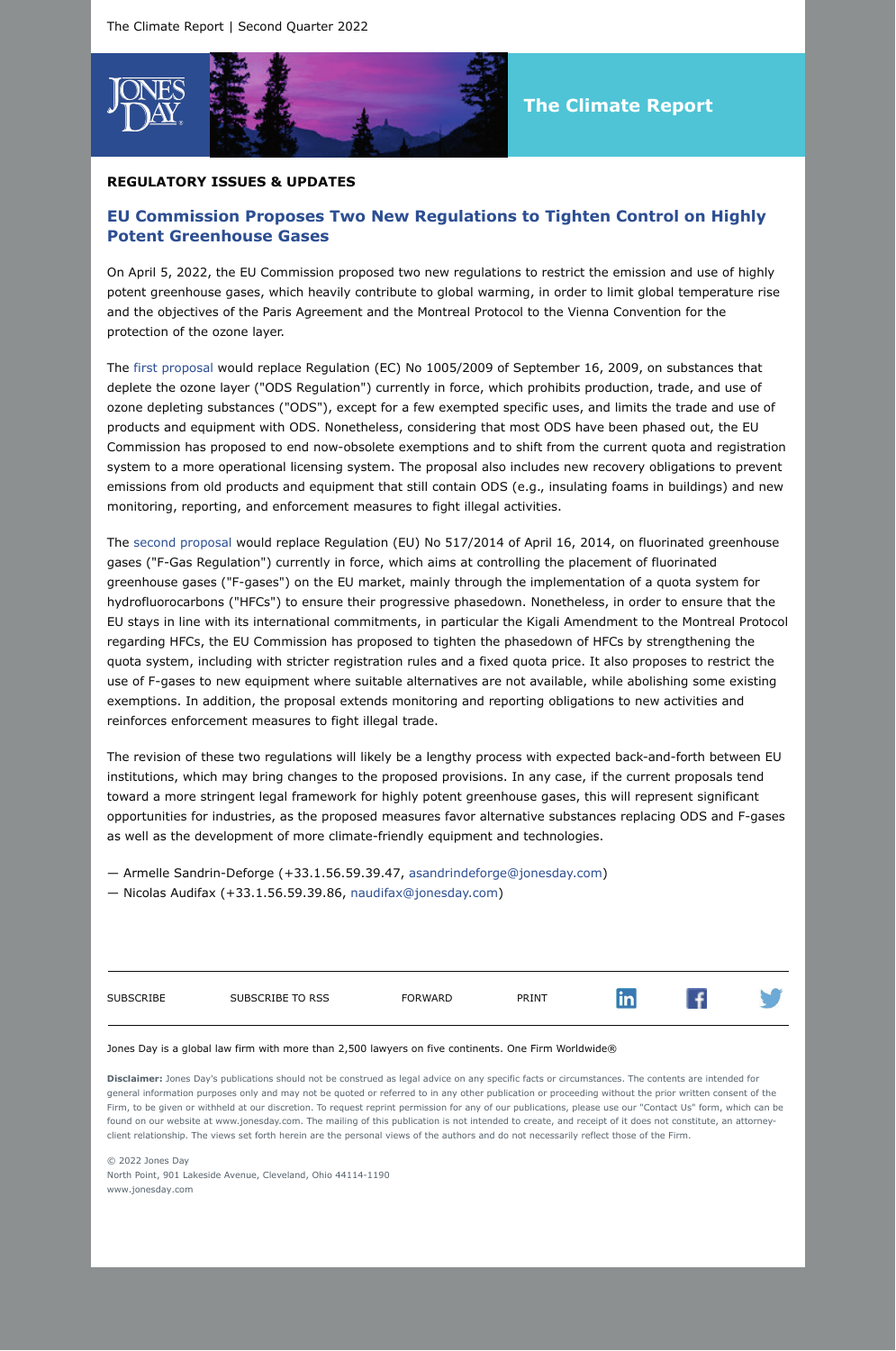

### **REGULATORY ISSUES & UPDATES**

# **Further Clarifications on Anti-Greenwashing Standards for Financial Products in the European Union**

In its Sustainable Finance Roadmap 2022-2024, European Securities and Markets Authority ("ESMA") has recently underscored the importance of developing a cohesive supervisory approach in the area of sustainable finance across Europe. Conscious that growing investor demand for environmental, social, governance ("ESG") financial products and fragmentation in how ESG rules are being read creates room for greenwashing, ESMA emphasized its intention to work closely with the national EU regulators to address with coordinated action greenwashing practices over the next two years.

In the asset management field, greenwashing has been of concern for the EU regulators for the past few years, as some asset managers, in an effort to satisfy growing demands of investors, have been overstating the sustainability profile and characteristics of the funds they manage/market. The regulators have become particularly attentive to such practices and expect asset managers to substantiate ESG claims that they put forward.

Regulation 2019/2088 of November 27, 2019, on sustainability-related disclosures in the financial services sector (the "SFDR Regulation"), which came into effect on March 10, 2021, in all EU Member States, imposes significant additional disclosure obligations on its in-scope entities, such as investment managers and investment firms providing investment advice. The purpose of the SFDR Regulation is to avoid the greenwashing of financial products and financial advice in the EU by imposing on in-scope entities, including asset managers and investment advisors, an obligation to provide more substantiated, sustainability-related information to allow investors to make informed investment decisions in line with their sustainability objectives.

In this context, on April 6, 2022, the European Commission adopted regulatory technical standards ("RTS") to be used by financial market participants when disclosing sustainability-related information under the SFDR Regulation. The RTS aim at standardizing ESG investment disclosures to enhance the transparency and comparability of such disclosures. They include guidelines regarding the details of the content and presentation of the information in relation to the principle of "do no significant harm" (also used in the Taxonomy Regulation). This includes guidelines regarding the content, methodologies, and presentation of information in relation to sustainability indicators and adverse sustainability impacts, as well as the content and presentation of the information in relation to the promotion of environmental or social characteristics and sustainable investment objectives in precontractual documents, on websites, and in periodic reports.

The standards include a "comply or explain" mechanism, which requires market participants to "comply" with the rules by providing specified qualitative and quantitative information describing efforts to reduce negative environmental and social impacts of investments, or "explain" why certain investments do not cause environment or social injustice. The standards also describe rules on website disclosures and product-level periodic disclosures on financial products. The technical standards will now be subject to review by the European Parliament and Council over the next three months, and in case of no objections, the RTS will then apply beginning January 1, 2023.

— Olga Goncharska (+33.1.56.59.46.14, [ogoncharska@jonesday.com\)](mailto:ogoncharska@jonesday.com)

| SUBSCRIBE | SUBSCRIBE TO RSS | FORWARD | PRINT | W | f |  |
|-----------|------------------|---------|-------|---|---|--|
|           |                  |         |       |   |   |  |

Jones Day is a global law firm with more than 2,500 lawyers on five continents. One Firm Worldwide®

**Disclaimer:** Jones Day's publications should not be construed as legal advice on any specific facts or circumstances. The contents are intended for general information purposes only and may not be quoted or referred to in any other publication or proceeding without the prior written consent of the Firm, to be given or withheld at our discretion. To request reprint permission for any of our publications, please use our "Contact Us" form, which can be found on our website at www.jonesday.com. The mailing of this publication is not intended to create, and receipt of it does not constitute, an attorneyclient relationship. The views set forth herein are the personal views of the authors and do not necessarily reflect those of the Firm.

© 2022 Jones Day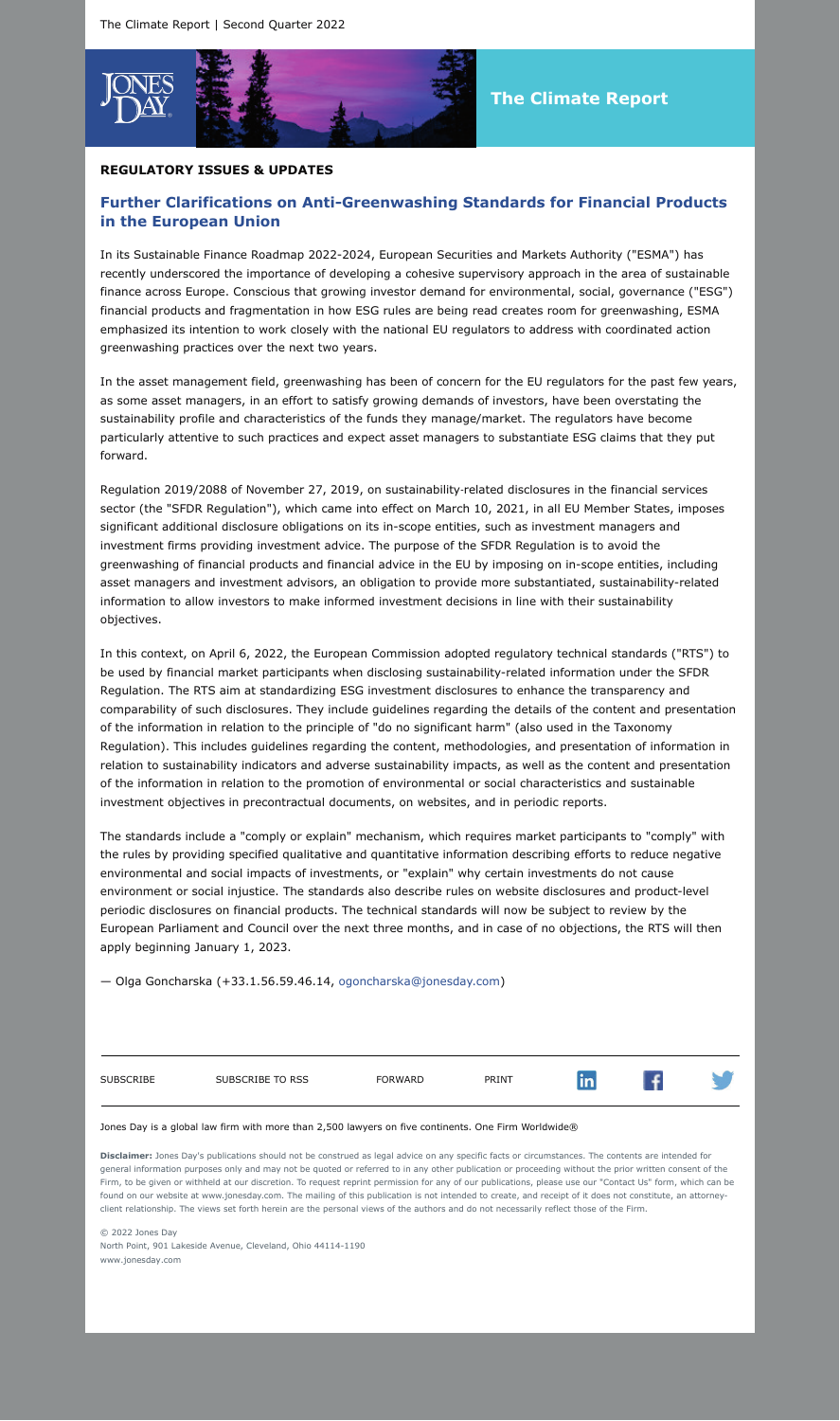

### **REGULATORY ISSUES & UPDATES**

## **U.S. Securities and Exchange Commission Releases Proposed Rule on Climate Risk Disclosure**

As previously [reported,](https://jonesday-ecommunications.com/302/7129/march-2022/sec-releases-proposed-rule-climate-risk.asp?sid=a2c5520e-24a1-4381-b4b8-79efe410c683&ExcludePageBreak=true) on March 21, 2022, the U.S. Securities and Exchange Commission ("SEC") proposed amendments to Regulations S-K and S-X that would require registrants to provide certain climate-related information in their registration statements and periodic reports, including disclosures regarding direct (Scope 1), indirect (Scope 2), and for certain registrants, up-and-downstream (Scope 3) emissions. The SEC recently extended the public comment period on the proposed rulemaking until June 17, 2022.



#### Jones Day is a global law firm with more than 2,500 lawyers on five continents. One Firm Worldwide®

**Disclaimer:** Jones Day's publications should not be construed as legal advice on any specific facts or circumstances. The contents are intended for general information purposes only and may not be quoted or referred to in any other publication or proceeding without the prior written consent of the Firm, to be given or withheld at our discretion. To request reprint permission for any of our publications, please use our "Contact Us" form, which can be found on our website at www.jonesday.com. The mailing of this publication is not intended to create, and receipt of it does not constitute, an attorneyclient relationship. The views set forth herein are the personal views of the authors and do not necessarily reflect those of the Firm.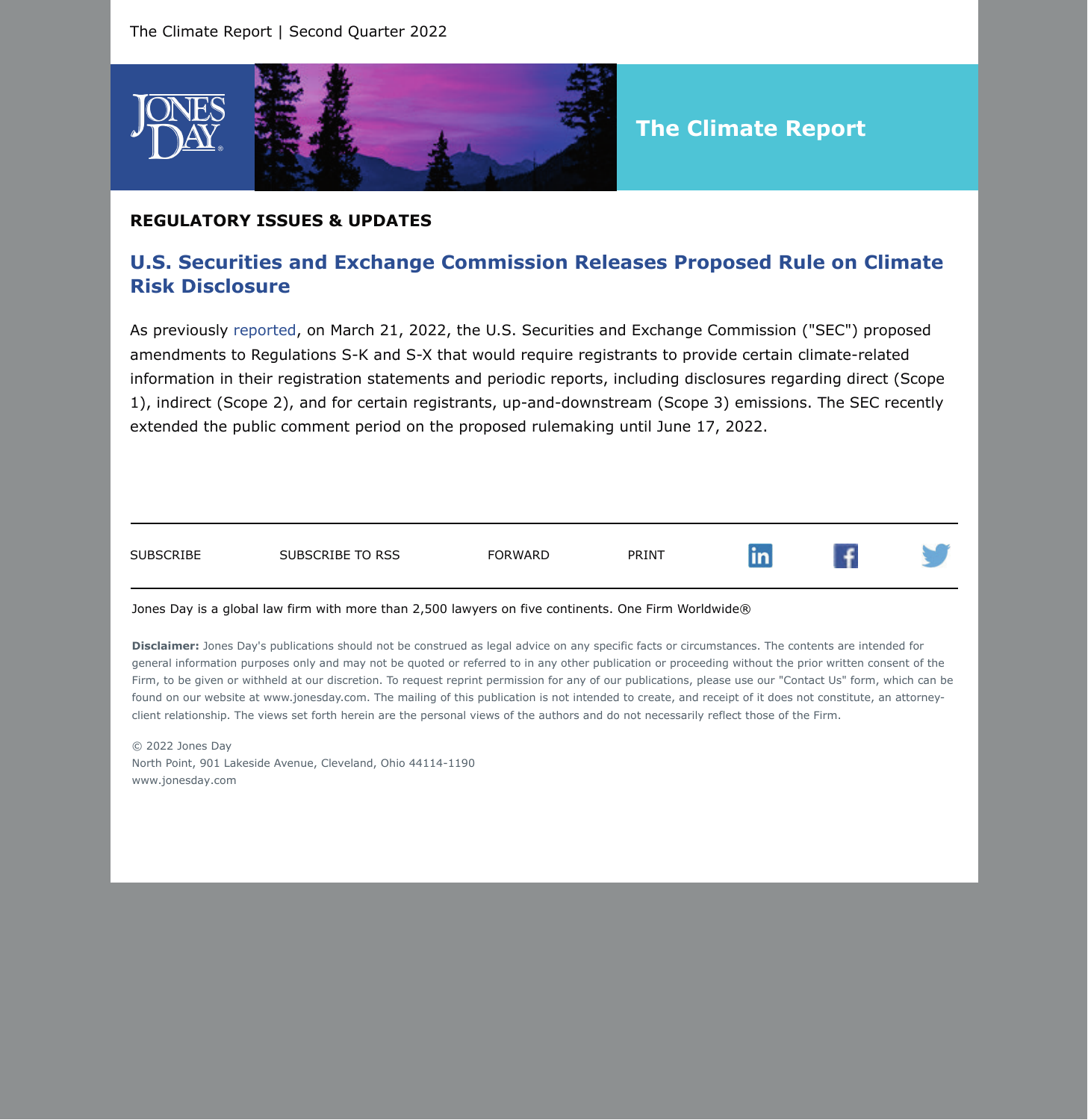

## **LITIGATION ISSUES & UPDATES**

# **Fifth Circuit Stays Preliminary Injunction Enjoining Implementation of President Biden's Executive Order 13990 on the Social Cost of Greenhouse Gases**

On March 16, 2022, the Fifth Circuit Court of Appeals, in *Louisiana v. Biden*, No. 22-30087, 2022 WL 866282, stayed a preliminary injunction that enjoins the federal government from using interim estimates published under Executive Order 13990, an order that directs federal agencies to consider as part of their cost-benefit analyses the social costs of greenhouse gases ("SC-GHG") when implementing regulations and other relevant agency actions. This is the first time a court of appeals has issued any substantive rulings in regard to EO 13990.

President Biden issued EO 13990 on his first day in office. Among other things, the action establishes and directs an Interagency Working Group on the Social Cost of Greenhouse Gases ("Working Group") to quantify the social costs of carbon, methane, and nitrous oxide emissions. President Obama convened a similar Working Group in 2009, which was dismantled by the Trump administration. Consistent with EO 13990, on February 26, 2021, the Working Group published [Interim Estimates](https://www.whitehouse.gov/wp-content/uploads/2021/02/TechnicalSupportDocument_SocialCostofCarbonMethaneNitrousOxide.pdf?ExcludePageBreak=true) that are identical to those developed by the Working Group under President Obama in 2016, except the current values have been adjusted for inflation.

As [previously reported,](https://www.jonesday.com/en/insights/2021/11/federal-court-dismisses-states-challenge-to-president-bidens-executive-order-13990-on-the-social-cost-of-greenhouse-gase#:~:text=Share-,Federal~Court~Dismisses~States) the State of Missouri and 12 other states challenged EO 13990, alleging violations of the U.S. Constitution and the Administrative Procedure Act ("APA"). The Eastern District of Missouri dismissed the case for lack of standing, and an appeal remains pending in the Eighth Circuit Court of Appeals.

The State of Louisiana and 10 other states filed a similar suit in the Western District of Louisiana, again challenging EO 13990 on grounds that it violates the APA. The district court held that the plaintiff states had standing and further granted a preliminary injunction after finding that the states were likely to succeed on the merits. The government then filed a motion to stay the preliminary injunction. The Fifth Circuit granted the motion to stay, finding that the federal government was likely to prevail on its standing challenge. The states' claims amounted to a "generalized grievance," and any injury stems from "forthcoming, speculative, and unknown regulation[s]." The Fifth Circuit explained that "no obstacle" prevents the states from challenging a specific agency action that uses the SC-GHG values. The states sought en banc review of the Fifth Circuit's three-judge panel decision, which has also been denied. The preliminary injunction remains stayed pending the underlying appeal before the Fifth Circuit.

Although the Working Group intended to issue final SC-GHG values by January 2022, it has not yet done so. On January 25, 2022, the U.S. Environmental Protection Agency ("EPA") published in the [Federal Register](https://www.govinfo.gov/content/pkg/FR-2022-01-25/pdf/2022-01387.pdf?ExcludePageBreak=true) requests for nominations of outside experts to review the final SC-GHG estimates. Details on the EPA's "peer review schedule" will be [posted online](https://www.epa.gov/environmental-economics/scghg-tsd-peer-review?ExcludePageBreak=true) once available. In addition to determining final values, the Working Group must also provide recommendations on a methodology for periodically reviewing and updating the SC-GHG estimates. These recommendations are due by June 1, 2022, but it is unclear whether the Working Group will meet this deadline.

— Jane Borthwick Story (+1.412.394.7294, [jbstory@jonesday.com](mailto:jbstory@jonesday.com))

— Mark A. McCormick-Goodhart (+1.412.394.9509, [mmccormick@jonesday.com](mailto:mmccormick@jonesday.com))

| <b>SUBSCRIBE</b> | SUBSCRIBE TO RSS | <b>FORWARD</b> | PRINT |  |  |
|------------------|------------------|----------------|-------|--|--|
|                  |                  |                |       |  |  |

#### Jones Day is a global law firm with more than 2,500 lawyers on five continents. One Firm Worldwide®

**Disclaimer:** Jones Day's publications should not be construed as legal advice on any specific facts or circumstances. The contents are intended for general information purposes only and may not be quoted or referred to in any other publication or proceeding without the prior written consent of the Firm, to be given or withheld at our discretion. To request reprint permission for any of our publications, please use our "Contact Us" form, which can be found on our website at www.jonesday.com. The mailing of this publication is not intended to create, and receipt of it does not constitute, an attorneyclient relationship. The views set forth herein are the personal views of the authors and do not necessarily reflect those of the Firm.

© 2022 Jones Day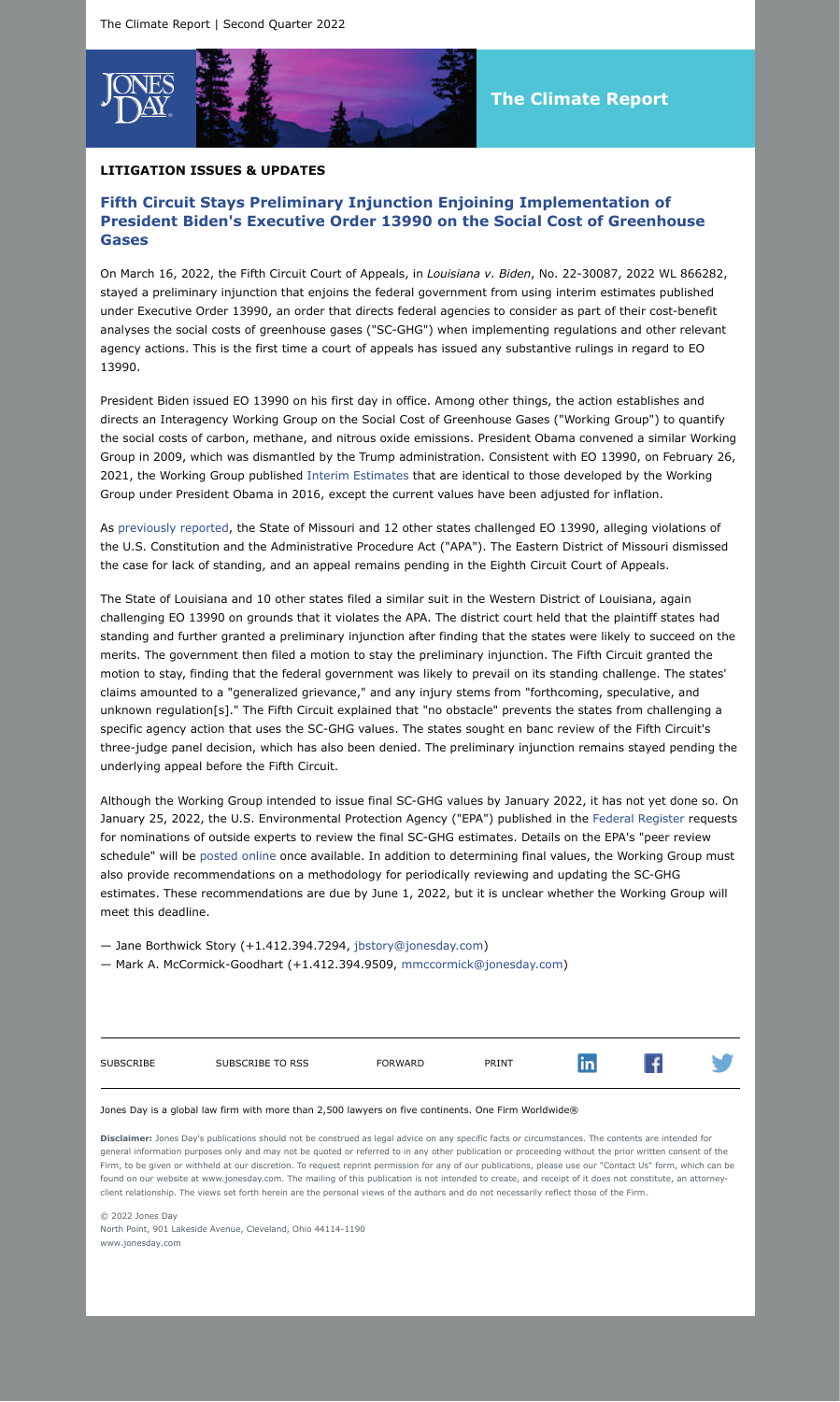

# **The Climate Report**

## **LITIGATION ISSUES & UPDATES**

# **Energy Transition and Climate Change Treaties**

As climate change and energy transition play an increasingly important role in the decision-making of private and government entities, one issue is bound to become the focus of attention: Is there a potential conflict between States' international environmental law obligations and investment treaty protections granted by the same States to foreign investors?

**International Environmental Law Obligations.** In recent years, countries have signed numerous international climate change treaties. Thus, in 1992, the United Nations Framework Convention on Climate Change ("UNFCCC") was adopted and has been ratified by nearly all countries worldwide. Pursuant thereto, signatory states agreed to aim to stabilize greenhouse gas emissions but set no obligations or specific targets to do so. In 2015, the Paris Agreement was adopted by roughly the same countries, representing more than 98% of the world's emissions. It was the first agreement to set a specific goal, limiting global warming to below 2 degrees Celsius compared to pre-industrial levels, and to require countries to implement measures to that effect. In 2021, the COP26 Glasgow Climate Pact was adopted and ratified by the same countries. The signatories committed to accelerate efforts toward the "phasedown" of unabated coal power and phaseout of inefficient fossil fuel subsidies and revisit emission reduction plans in 2022 to keep the Paris Agreement target achievable.

**Investment Treaty Protections.** In parallel, more than 3,000 investment treaties concluded by these same States provide foreign investors with investment protections under international law. These protections include fair and equitable treatment, full protection and security, and protection against direct and regulatory expropriation without payment of compensation. As such, in some situations there may be potential for conflict, at least on its face, between States' obligations under the Paris Agreement to reduce greenhouse gas emissions and their obligations under investment treaties to protect the legitimate expectations of investors, including fossil-fuel investors, and to provide compensation upon expropriation.

**The Energy Charter Treaty.** While certain recently adopted investment treaties have arguably preempted the issue by specifically addressing the regulation of the environment in the context of investment treaty protection (e.g., Chapter 14 of the United States–Mexico–Canada Agreement), other treaties do not specifically make such provision. For example, the Energy Charter Treaty ("ECT") was ratified by the signatories of the Paris Agreement and members of the UNFCCC. Its signatories are faced with potentially competing obligations. On the one hand, they are required, under the ECT, to protect "all" investments in the energy sector, including coal, oil, and natural gas investments. Whereas, on the other hand, they are obliged to implement measures under the Paris Agreement to cut emissions significantly by 2030 and achieve climate neutrality or "net zero" carbon emissions by 2050. Reaching these targets will require steep reductions in greenhouse gas emissions and an unprecedented overhaul of energy systems, including the phasing out of fossil-based energy sources.

No provision in the ECT, the Paris Agreement, or the UNFCCC sets out how these climate neutrality obligations need to be introduced. Further, none of the more than 60 available ECT awards has yet involved an investor claim challenging state action taken for purposes of climate action, decarbonization, or energy transition. However, the first such claims have now been filed under the ECT, against the Netherlands, by German utility companies RWE and Uniper. They are challenging a 2019 law which phases out all coal plants by 2030. This law was enacted to meet the Netherlands' commitments under the Paris Agreement after the government was found to be taking insufficient action by the courts. Both investors claim that this law does not include adequate compensation to phase out or transition their fossil fuel-reliant plants, which amounts, they say, to an expropriation of their investments. The Netherlands has raised defenses based on climate law, including the Paris Agreement.

A tribunal deciding a dispute under the ECT could take into consideration other international environmental law obligations. Article 26 of the ECT requires tribunals to decide investor-state disputes in accordance with the ECT and applicable rules and principles of international law. These rules and principles may include state obligations under international climate and environmental treaties and customary international law. Such interpretation is, however, limited by Article 16 of the ECT, which provides that, where there is a conflict between an ECT provision and a provision of another treaty, the treaty provision more favorable to the investor will prevail.

Numerous investment treaties, however, may not contain provisions similar to Article 16 of the ECT. As such, a real question is likely to arise as to whether national environmental measures implemented under, inter alia, the Paris Agreement can trump investment protections contained in other treaties.

\*\*\*

Treaties will undoubtedly have an increasing impact on industries affected by climate change and energy transition (e.g., oil and gas, mining, etc.). Companies in those industries should seek specialist advice in relation to this fast-evolving and complex area of law.

- Sylvia Tonova (+44.20.7039.5218, [stonova@jonesday.com\)](mailto:stonova@jonesday.com)
- Michelle Bradfield (+44.20.7039.5126, [michellebradfield@jonesday.com\)](mailto:michellebradfield@jonesday.com)
- Fahad A. Habib (+1.415.875.5761, [fahabib@jonesday.com\)](mailto:fahabib@jonesday.com)
- Melissa S. Gorsline (+1.202.879.5421, [msgorsline@jonesday.com\)](mailto:msgorsline@jonesday.com)
- Caroline Edsall Littleton (+1.202.879.3733, [celittleton@jonesday.com](mailto:celittleton@jonesday.com))
- Philip J. Devenish (+44.20.7039.5531, [pdevenish@jonesday.com](mailto:pdevenish@jonesday.com))
- James Egerton-Vernon (+1.202.879.3610, [jegertonvernon@jonesday.com\)](mailto:jegertonvernon@jonesday.com)

| SUBSCRIBE | SUBSCRIBE TO RSS | <b>FORWARD</b> | PRINT |  |  |
|-----------|------------------|----------------|-------|--|--|
|           |                  |                |       |  |  |

#### Jones Day is a global law firm with more than 2,500 lawyers on five continents. One Firm Worldwide®

**Disclaimer:** Jones Day's publications should not be construed as legal advice on any specific facts or circumstances. The contents are intended for general information purposes only and may not be quoted or referred to in any other publication or proceeding without the prior written consent of the Firm, to be given or withheld at our discretion. To request reprint permission for any of our publications, please use our "Contact Us" form, which can be found on our website at www.jonesday.com. The mailing of this publication is not intended to create, and receipt of it does not constitute, an attorneyclient relationship. The views set forth herein are the personal views of the authors and do not necessarily reflect those of the Firm.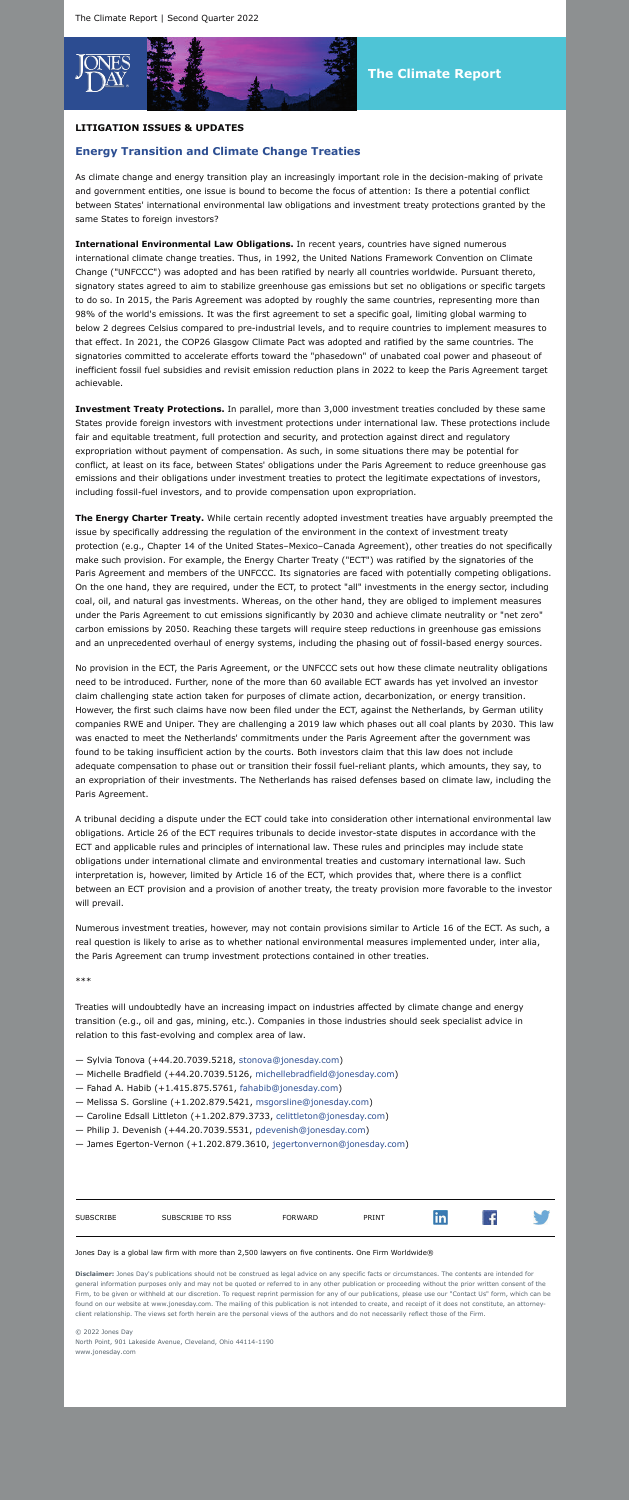

# **The Climate Report**

### **TRANSACTIONAL ISSUES & UPDATES**

# **U.S. and EU Create Joint Task Force to Increase Natural Gas Imports and Reduce Dependence on Russian Energy**

On March 25, 2022, President Biden announced the creation of a joint task force with the European Union ("EU") to increase natural gas imports to reduce Europe's dependence on Russian energy. President Biden agreed that the United States will work with international partners to deliver at least 15 bcm of additional liquefied natural gas ("LNG") volumes to the EU market, with an expectation to increase the amount annually. Such natural gas supply commitments appear to pit the Biden administration's stated plans to cut fossil fuel use as part of its larger climate change strategy (as discussed in further detail in Jones Day's prior *Alert* [here\)](https://www.jonesday.com/en/insights/2021/02/biden-administration-takes-early-action-on-climate-change?ExcludePageBreak=true) against the strategic need to provide increased natural gas support to the EU. However, for reasons that will be explored here, the medium and long-term impact of these commitments on fossil fuel use remains uncertain.

Notwithstanding the fact that President Biden scheduled the United States to increase the amount of LNG delivered annually, the United States has already maxed out its export capabilities and will not, in the near term, be able to significantly increase exports beyond those already planned. Prior to President Biden's announcement, United States LNG exporters had already begun diverting Asia-bound shipments to Europe. So far in 2022, the United States has exported almost 75% of its LNG to Europe, a 41% increase from all of 2021. In addition, all seven U.S.-based LNG export facilities are currently operating at capacity (liquefying about 12.7 bcfd of natural gas).

Additionally, the planned increase in LNG imports poses a problem for Europe—namely, insufficient import capacity. Running up to the Russia/Ukraine conflict, certain European countries may have been complacent in LNG import facility investment, in part due to the option to purchase cheaper gas from Russia via pipeline. Further, Europe's LNG terminals, specifically the terminals in the northwest, are already at full capacity, supporting Britain, France, and Germany. Ultimately, any short-term plans for natural gas supply to the EU will be capped by the existing capacity of its 26 import terminals and limited by the infrastructure to bring the natural gas to end users—the construction of LNG export/import facilities and associated infrastructure can take several years and billions of dollars.

Looking to the long-term, notwithstanding the reported rush to endorse new LNG import facility projects (e.g., Germany, which currently does not have any LNG import terminals, recently contracted with Shell to build two new facilities), there are various factors that may impede development. For instance, some believe that difficulty of securing financing for new LNG terminals may be an issue. Italy, Belgium, Poland, Germany, Cyprus, and Greece have import terminals in the planning stages or being built but cannot move forward until securing private investment. Investors may be hesitant to undertake this long and expensive investment given the uncertainty—for instance, the 2020 COVID-19-induced price crash in natural gas remains fresh, and future long-term climate policies could destroy natural gas demand and their return on investment.

Given the above, while the current situation in the Ukraine and the need to establish "Russia-free" energy security for Europe will require substantial support for Europe's demand for fossil fuels in the short term, the impact of this support on the administrations' hydrocarbon-related medium and long-term climate goals is [uncertain. For additional information, visit: The White House, FACT SHEET: United States and European](https://www.whitehouse.gov/briefing-room/statements-releases/2022/03/25/fact-sheet-united-states-and-european-commission-announce-task-force-to-reduce-europes-dependence-on-russian-fossil-fuels/?ExcludePageBreak=true) Commission Announce Task Force to Reduce Europe's Dependence on Russian Fossil Fuels.

— David S. Stringer (+1.832.239.3761, [dstringer@jonesday.com](mailto:dstringer@jonesday.com))

— Hailey R. Hennessey (+1.832.239.3691, [hhennessey@jonesday.com\)](mailto:hhennessey@jonesday.com)

| <b>SUBSCRIBE</b> | SUBSCRIBE TO RSS | FORWARD | PRINT | m |  |
|------------------|------------------|---------|-------|---|--|
|                  |                  |         |       |   |  |

#### Jones Day is a global law firm with more than 2,500 lawyers on five continents. One Firm Worldwide®

**Disclaimer:** Jones Day's publications should not be construed as legal advice on any specific facts or circumstances. The contents are intended for general information purposes only and may not be quoted or referred to in any other publication or proceeding without the prior written consent of the Firm, to be given or withheld at our discretion. To request reprint permission for any of our publications, please use our "Contact Us" form, which can be on our website at www.jonesday.com. The mailing of this publication is not intended to create, and receipt of it does not constitute, an attorney client relationship. The views set forth herein are the personal views of the authors and do not necessarily reflect those of the Firm.

© 2022 Jones Day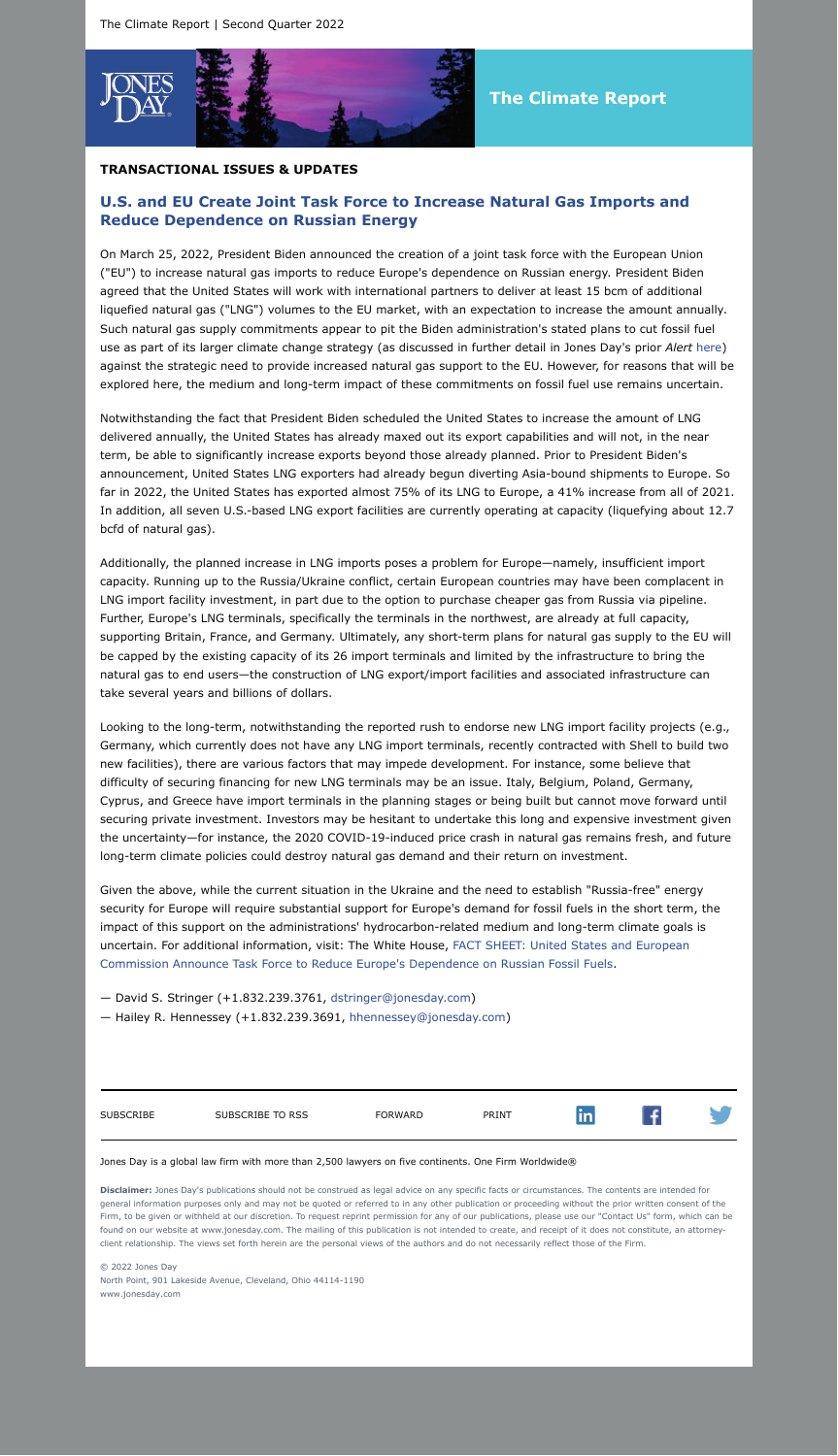

# **The Climate Report**

### **TRANSACTIONAL ISSUES & UPDATES**

# **European Commission Awards Grants to Seven Large-Scale Projects Under the Innovation Fund**

On March 10, 2022, the European Commission ("the [Commission"\) adopted a decision on the award of grants](https://ec.europa.eu/clima/system/files/2022-03/c_2022_1571_en.pdf?ExcludePageBreak=true) under the Innovation Fund ("the Fund"). [A total of seven projects](https://ec.europa.eu/clima/system/files/2022-03/c_2022_1571_annex_en.pdf?ExcludePageBreak=true) obtained a grant after a first call for largescale projects.

The Innovation Fund is provided for by the [Commission Delegated Regulation \(EU\) 2019/856](https://eur-lex.europa.eu/legal-content/EN/TXT/?uri=CELEX:02019R0856-20210811&ExcludePageBreak=true), supplementing [Directive 2003/87/EC,](https://eur-lex.europa.eu/legal-content/EN/TXT/HTML/?uri=CELEX:32003L0087&from=FR&ExcludePageBreak=true) which established a scheme for greenhouse gas emission allowances and is financed by revenues from the auctioning of the allowances under the EU Emissions Trading System. The Fund aims at supporting projects involving highly innovative technologies, processes, or products that are sufficiently mature and offer significant potential to reduce greenhouse gas emissions.

The first call for projects above €7.5 million of capital expenditure, "large-scale projects," opened on July 3, 2020, with a budget of €1 billion for breakthrough technologies for renewable energy, energy-intensive industries, energy storage, and carbon capture, use, and storage. Assessment of the admissibility and eligibility conditions was undertaken based on five criteria established in Article 11 of Delegated Regulation (EU) 2019/856: Potential for greenhouse gas emission avoidance, degree of innovation, project maturity, scalability, and cost efficiency.

Seven projects have been awarded grants. These projects aim at reducing a total amount of more than 76 Mt of CO2eq during the first 10 years of operation.

By way of illustration, one of the selected projects will reduce emissions at a refinery in Finland by transitioning from the production of grey (fossil fuel-based) hydrogen toward both green hydrogen production (through the introduction of electrolysis) and blue hydrogen production (by applying carbon capture technology). This grant award is in line with the adoption by the Commission in December 2021 of legislative proposals, a [regulation](https://eur-lex.europa.eu/legal-content/EN/TXT/?uri=COM:2021:804:FIN&qid=1640001545187&ExcludePageBreak=true) and a [directive,](https://eur-lex.europa.eu/legal-content/EN/TXT/?uri=CELEX:52021PC0803&qid=1640002501099&ExcludePageBreak=true) to facilitate the uptake of renewable and low-carbon gases, in particular hydrogen, by setting up common rules for the internal market in hydrogen. The directive proposal also defines how hydrogen production qualifies as renewable ("green") or low-carbon ("blue").

The other selected projects will include innovative low-carbon technologies at industrial scale, covering other key sectors such as steel, chemicals, cement, solar energy, biofuels, and carbon capture and storage.

On October 26, 2021, the Commission launched the second call for large-scale projects, with a budget of €1.5 billion, which is increased by 50% compared to the previous call. Grants will be awarded in the last quarter of 2022. Calls for projects under the Innovation Fund are planned until 2030.

— Armelle Sandrin-Deforge (+33.1.56.59.39.47, [asandrindeforge@jonesday.com\)](mailto:asandrindeforge@jonesday.com)

| <b>SUBSCRIBE</b><br>SUBSCRIBE TO RSS<br>PRINT<br><b>FORWARD</b> |  |
|-----------------------------------------------------------------|--|
|-----------------------------------------------------------------|--|

#### Jones Day is a global law firm with more than 2,500 lawyers on five continents. One Firm Worldwide®

**Disclaimer:** Jones Day's publications should not be construed as legal advice on any specific facts or circumstances. The contents are intended for general information purposes only and may not be quoted or referred to in any other publication or proceeding without the prior written consent of the Firm, to be given or withheld at our discretion. To request reprint permission for any of our publications, please use our "Contact Us" form, which can be found on our website at www.jonesday.com. The mailing of this publication is not intended to create, and receipt of it does not constitute, an attorneyclient relationship. The views set forth herein are the personal views of the authors and do not necessarily reflect those of the Firm.